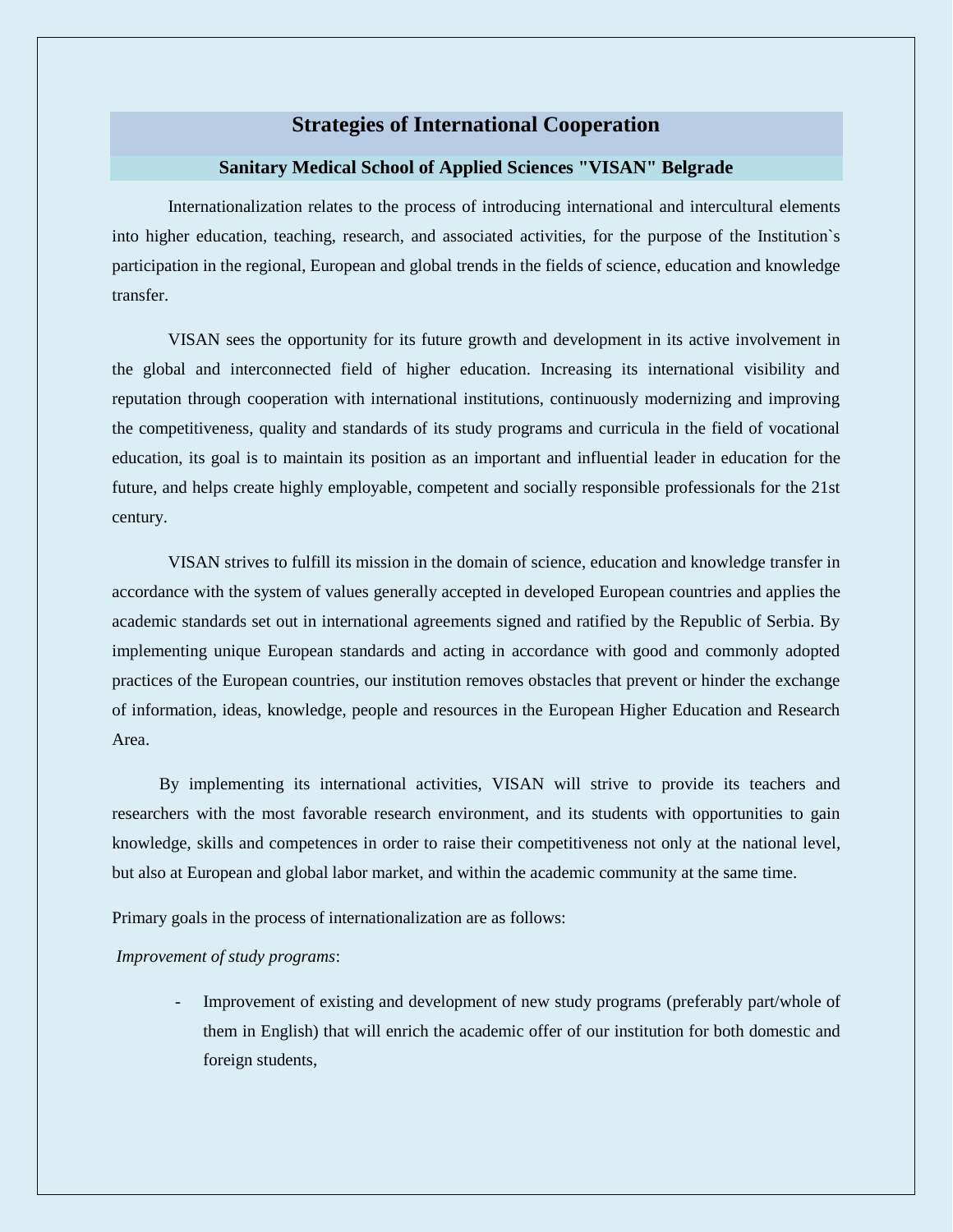- Support to improving the language skills (English and other foreign languages) of students, teaching and non-teaching staff, which will ensure their active participation in the process of the internationalization process.
- Prepare students for international professions

## *Increase of the number of incoming and outgoing mobility (students, teachers, and administrative staff):*

- Legal and administrative preparation for active participation in Erasmus + and other mobility programs,
- Establishment of new and upgrading of the existing cooperation with foreign higher education institutions and organizations,
- Raising the quality and visibility of academic offer of the institution in order to increase the number of incoming students, teachers and researchers.

*Improvement of the cooperation with partner institutions through international projects:*

- Legal and administrative preparation in order to provide the conditions for increased participation in international funding programs, such as Erasmus +, Horizon Europe and other programs,
- Increasing the participation in international projects and promotion of cooperation with foreign universities, and other partner institutions in various fields of science, education, research and innovation,
- Raising the visibility of research capacities and results achieved at national and international level.

## *Digitalization of the mobility process, inclusion and ecological sustainability*:

- Digitalization of the academic process, systematical development of the institution's technical capacity and human resources with the aim of implementing the new European Student Card Initiative, involving full transition to the Erasmus Without Paper system and other tools envisaged for the realization of new forms of international cooperation.
- Ecologically acceptable practices consistently implement environmental protection measures when managing international projects and mobility program. The measures and good practices which are already in place to a certain extent include cost-effective travel choices, digitalization of administrative procedures, communication via online platforms, epublications, usage of online promotional materials, and development of strategic cooperation with relevant stakeholders involved in environmental protection activities.
- Social inclusion and equal opportunities for participation in international projects and mobility program and development of a joint institutional policy which would ensure a higher extent and quality of participation of all vulnerable, disadvantaged and underrepresented groups. The measures and policies adopted at VISAN should encompass